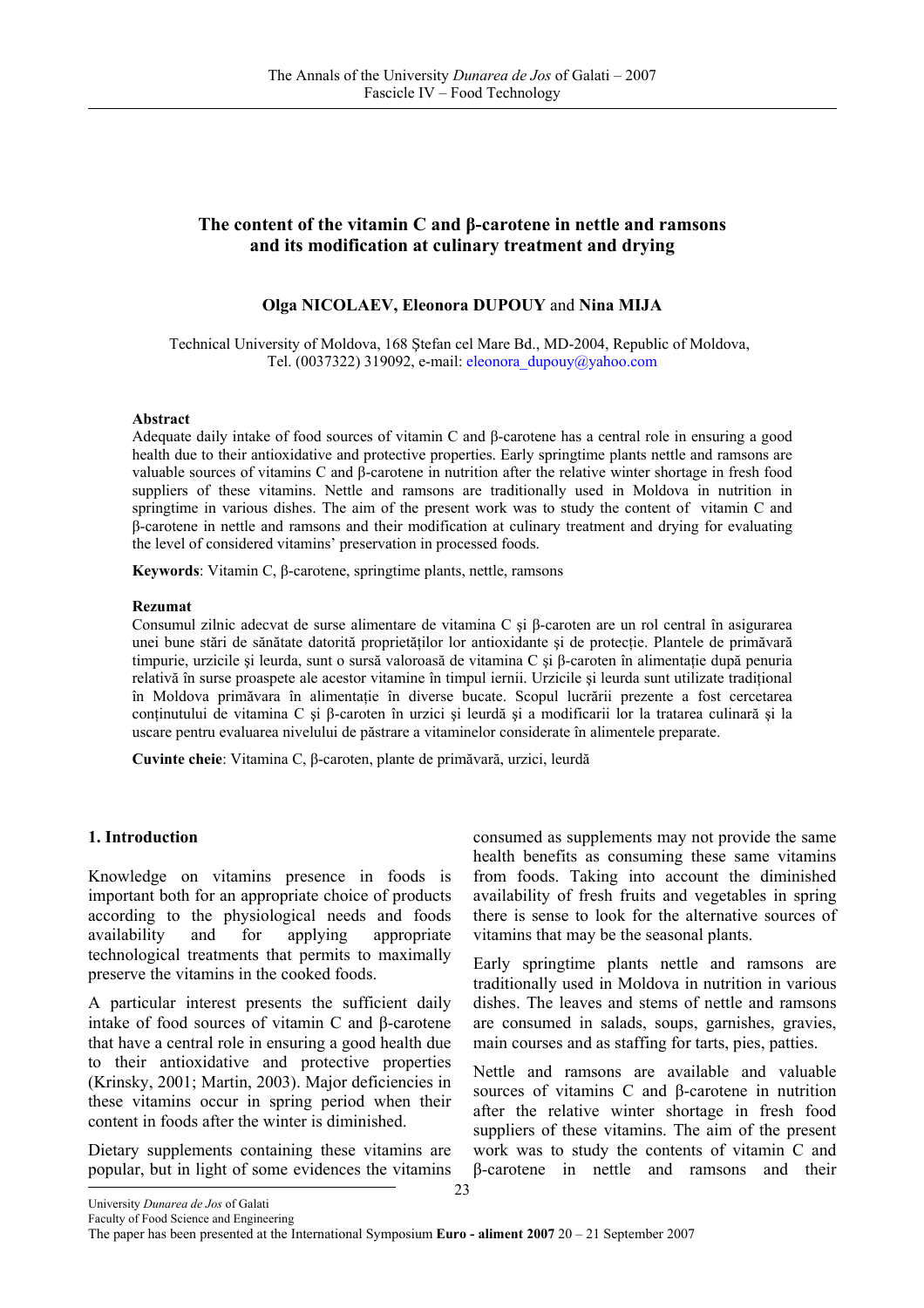modification at culinary treatment and drying for the evaluation of the level of considered vitamins' preservation in processed foods.

# **2. Materials and methods**

## *2.1. Materials*

Fresh springplants nettle and ramsons were collected in the Center region of the Republic of Moldova. Dried samples of plants were prepared in the TUM laboratory. Were applied two methods: convection and combined convection with microwave treatment at 90 W.

## *2.2 Methods*

Vitamin C was determined by photocolorimetric method. Ascorbic acid was extracted from studied samples and treated with 2,6-dichlorphenolindophenol that reacts selectively with ascorbic acid.

ß- caroten was extracted from the studied samples with hexane, purified by absorption chromatography and further determined by photocolorimetric method at 540 nm.

Plants were treated by (a) boiling, (b) boiling with subsequent infusion and dried.

# **3. Results and discussion**

In the present work it were evaluated the vitamins C and ß- carotene content in the fresh nettle and ramsons, in plants and decoction after boiling and infusion for different timespan and in plants dried by convection and a combined method – convection and microwaves at various regimes.

The modification of studied vitamins concentration in processed plants is presented in the figures 1–5.

The modification of the vitamin C content in nettle and ramsons when boiling up to 15 minutes, the often applied culinary method is presented in figure 1. The data show that both plants are important sources of vitamin C, the initial content in vitamin C in fresh nettle and ramsons being very close: 56 and 55 mg%, respectively. During 15 minutes boiling the content of vitamin C is decreasing by 34% in nettle and 31% in ramsons, the major part of the vitamin lost by plants remaining in the decoction.

The remaining amount of the vitamin C in boiled plants is still high – about 38 mg%. The data in the figure 2 show that during the infusion of 2 minutes boiled plants the content of vitamin C is continuing to decrease in a greater extent in the nettle that in ramsons.



*Figure 1*. Modification of vitamin C concentration in nettle and ramsons when boiling





This could be explained by a different chemical composition of these two plants, particularly counts the content of copper and iron, metals with catalitic effect on vitamin C degradation and also the phenols

University *Dunarea de Jos* of Galati Faculty of Food Science and Engineering

The paper has been presented at the International Symposium **Euro - aliment 2007** 20 – 21 September 2007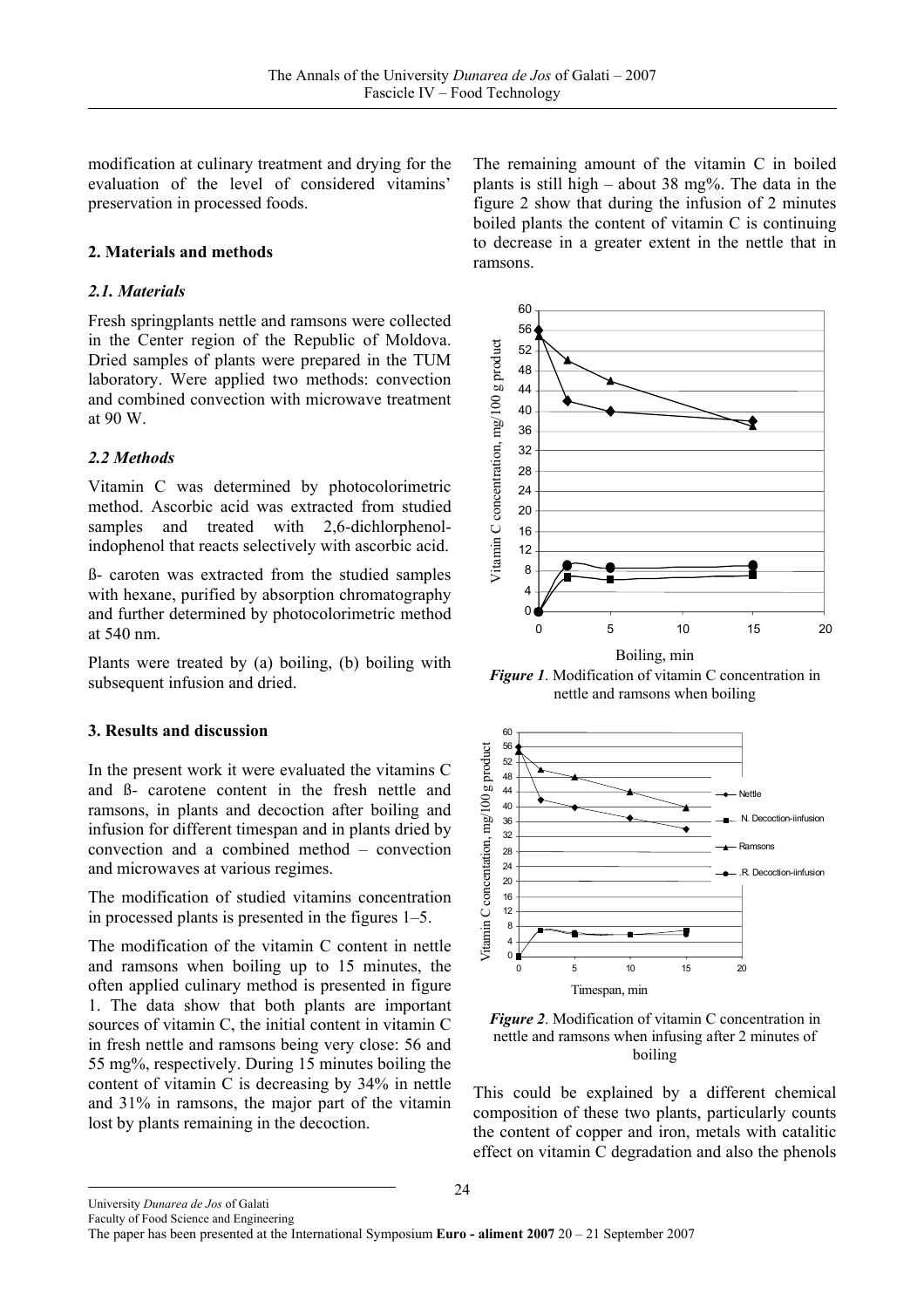content that protect against ascorbic acid destruction (Larson, 1988; Owen, 1999).

The data in fig 3 show the modification in the ß-carotene content in nettle and ramsons after 2 minutes boiling followed by various timespan infusion. Data show that during 2 minutes of heat treatment the content of ß-carotene in both plants is increasing, in ramsons - 10 times (from 0.4 to 4.0 mg/100 g of product) and in nettle – about 13 times (from 0.5 to 6.5 mg/100 g of product) in comparison with respective levels in the raw plants.

The increase in ß-carotene content during heat treatment perhaps is due to the transition of other carotenoids in ß-carotene. Further infusion over 15 minutes is accompanied with a slight decrease and stabilization of the ß-carotene content in ramsons at about 3.5 mg/100 g of product. The infusion of nettle after the heat treatment conducted to a decrease of ß-carotene content from 6.5 to 3.8 mg/100 of product.



*Figure 3*. Modification of ß- carotene concentration during 2 minutes boiling followed by infusion

Being a good source of vitamin C and ß- caroten there is sense to dry the nettle and ramsons thus extending their utilization beyond the springtime period, particularly in winter. Presented in figures 4 and 5 data on the content of vitamin C and ß- carotene in studied plants dried by convection at 65 and 75°C and with combined convection and microwaves at 90 W show a good preservation of vitamins. The more convenient method and regime for preserving the two vitamins is convection.

The temperature recommended to apply will be different for drying nettle 75°C and for drying ramsons 65°C.







*Figure 5*. Concentration of ß-carotene in dried nettle and ramsons:  $1 - \text{Nettle}$ , convection at  $65^{\circ}$ C;  $2 - \text{Nettle}$ , convection at  $75^{\circ}$ C; 3 – Ramsons, covection at  $65^{\circ}$ C; 4 – Ramsons, convection at 75°C; 5 – Nettle, combined method at  $65^{\circ}$ C; 6 – Nettle, combined method at  $75^{\circ}$ C; 7 – Ramsons, combined method at 65°C; 8 – Ramsons, combined method at 75°C.

#### **4. Conclusions**

The present study show that springtine plants nettle and ramsons are important alternative to fruits and vegetables sources of vitamin C and ß-carotene even after their cooking.

University *Dunarea de Jos* of Galati Faculty of Food Science and Engineering

The paper has been presented at the International Symposium **Euro - aliment 2007** 20 – 21 September 2007